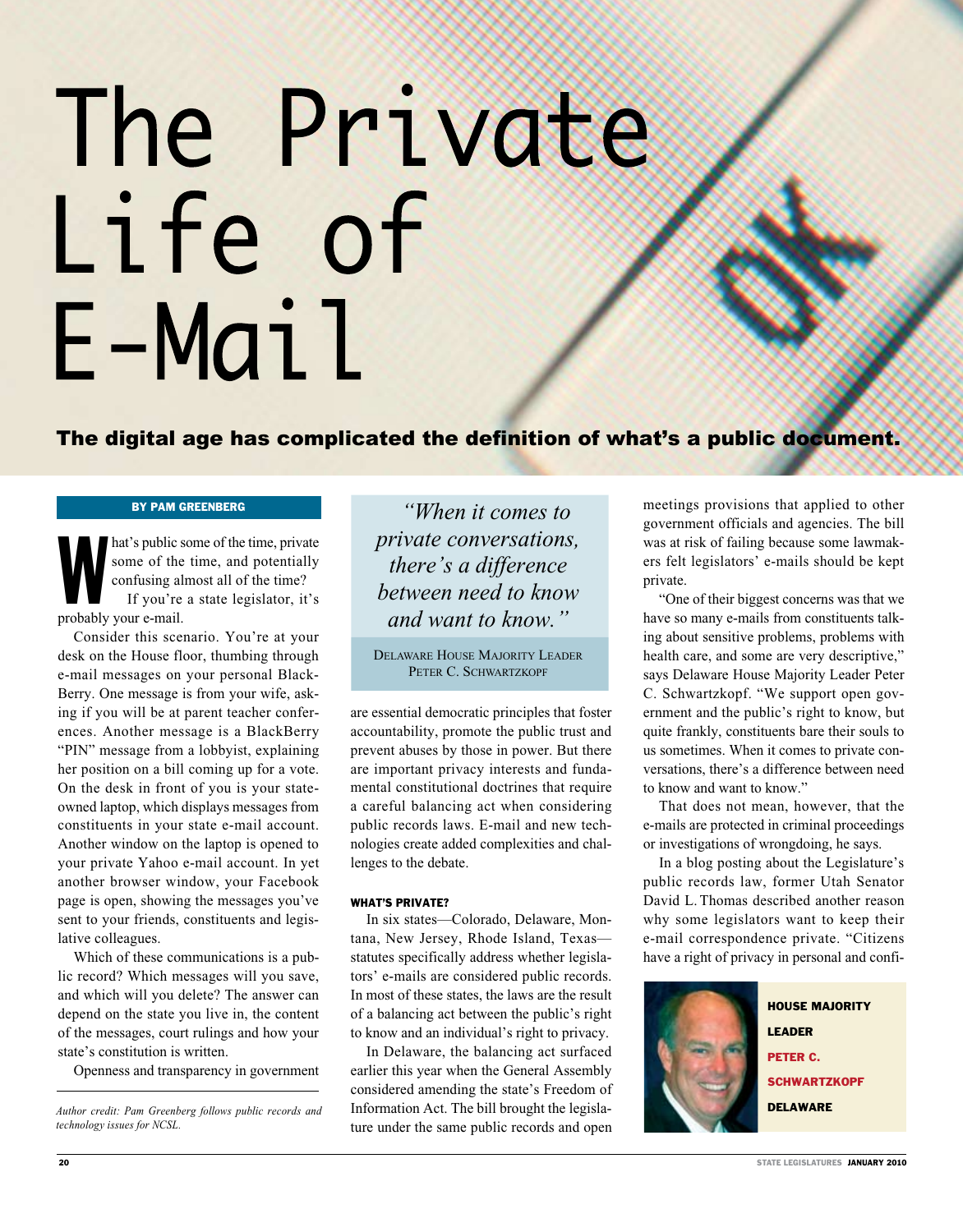## Are IMs a Meeting?

**O** consistently found e-mails<br> **O** are more like a memo than a conver-**Nourts** have consistently found e-mails sation. But what about instant messages, text messages and chat rooms?

 In Virginia, the state Supreme Court ruled e-mails among three or more members of a public body are not subject to open meeting requirements because they do not constitute "immediate comment and response." The court noted, however, that "some electronic communication may constitute a 'meeting,' and some may not."

It specifically noted that in Internet chat rooms or instant messaging, the communication is virtually simultaneous and could be considered a public meeting.

The Missouri General Assembly confirmed this view in legislation passed in 2006. Meetings conducted through conference call, videoconference, Internet chat or Internet message board can be public meetings if any public business is discussed or decided, or if public policy is formulated. The law also requires a notice of these types of meetings to be posted in advance on a public website.



dential correspondence, without which their constitutional right to petition their government would be negatively affected," he says. "No right to privacy means no whistle-blowers. Citizens want to feel secure in contacting their elected representatives without the fear that someone is spying on them."

But open government groups don't see it that way.

"It's not very often I talk to citizens who want their e-mail private," says Lucy Dalglish, executive director of the Reporters Committee for Freedom of the Press. "Citizens generally want help, and unless their message falls into the category of sensitive medical or financial information, it should be public. If the message is that sensitive, you should be able to make some of the exemptions in your regular state public records law apply to that communication."

#### CONSTITUTIONAL QUESTION

Legislators are often criticized for exempting themselves from public records laws that apply to other public officials. In some states, however, the exemptions are the result of long-standing state constitutional provisions similar to the U.S. Constitution's Speech or Debate Clause. Speech and debate provisions grant legislators a "legislative privilege" in connection with legislative work, freeing them to deliberate candidly without intimidation from the judicial or executive branch.

 Steven Huefner, a law professor at the Michael E. Moritz College of Law at Ohio State University, says without these protections, the legislative process could be harmed, "diminishing legislators' willingness to think creatively, solicit diverse opinions and advice, or explore what in hindsight turn out to be blind alleys."

 This legislative privilege has been cited in a variety of court rulings, attorney general opinions and other disputes that have resulted in conflicting decisions about the privacy of



# Legislative Rules Governing Electronic Devices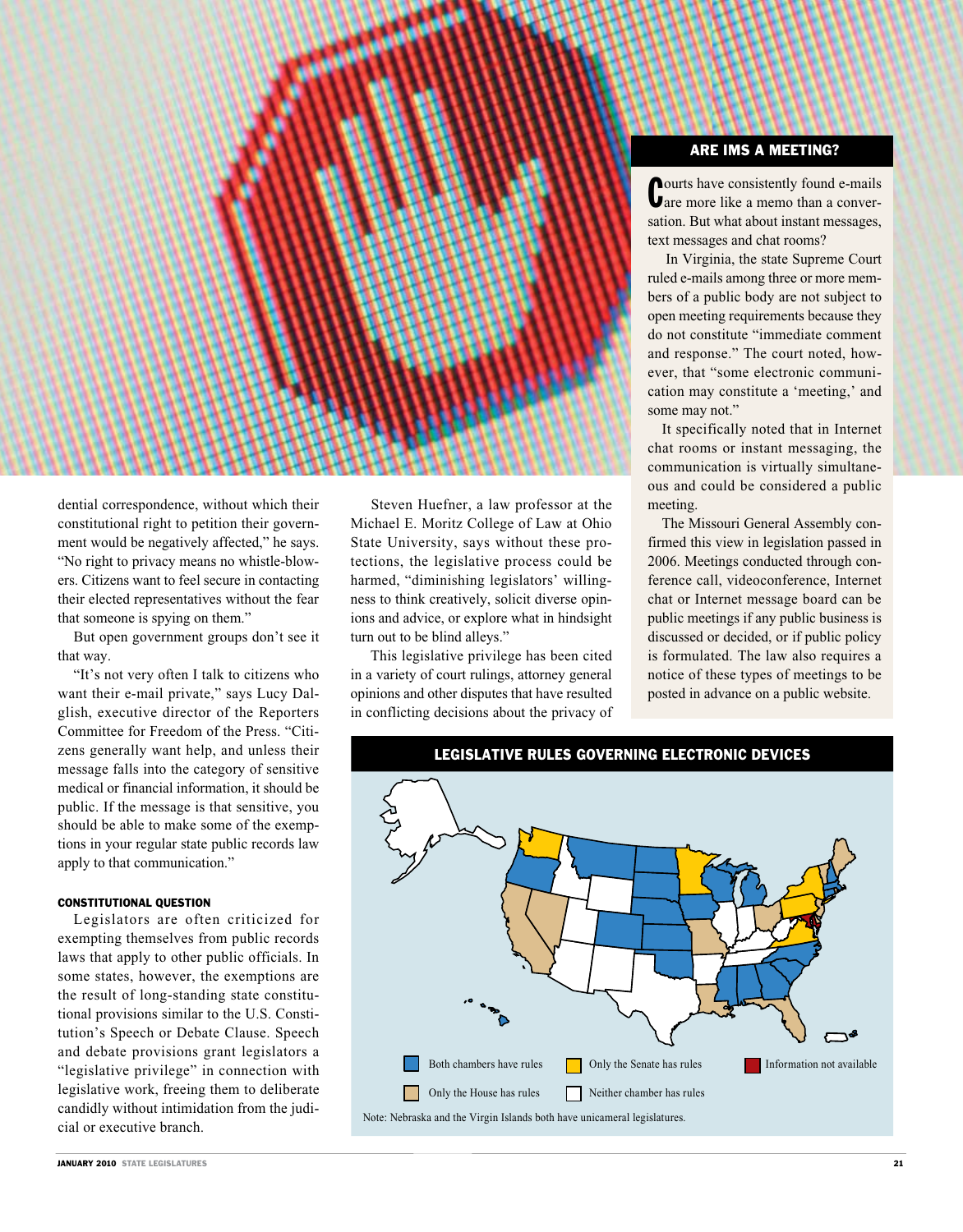# Managing "Smoking" E-Mail

A dvances in technology and the growth<br>of electronic communications have dvances in technology and the growth elevated the importance of electronic evidence. In fact, information stored in computers and on electronic devices frequently is the "smoking gun" in litigation.

 In 2006, the Federal Rules of Civil Procedures were amended to require federal courts to treat electronic documents the same as paper documents in litigation discovery requests. Almost half the states have adopted specific rules to manage electronic discovery, often referred to as e-discovery.

"Most states require that, when there is 'reasonable anticipation of litigation,' records—paper and electronic—must be preserved in case they must eventually be disclosed," says Robert Joyce, a professor of public law and government at the University of North Carolina.

The changes in discovery requirements have created significant challenges for government.

 More than 95 percent of a typical state agency's documents are in electronic form, according to Gary Robinson, the former chief information officer in Washington state who chaired an e-discovery working group for the National Association of State Chief Information Officers.

 E-discovery requests can include extremely volatile information such as e-mail, voice mail, instant messages, wikis and blogs, and other communications delivered through or stored via the Internet. Because of the difficulty of identifying where information is located and how it can be retrieved, e-discovery obligations can be very expensive. If a party in litigation is unable to locate and retrieve discoverable information, he may be penalized for his failure, and that could hurt his chances of winning the lawsuit.

E-discovery is proving to be a strong motivator for states to strengthen records management and digital preservation efforts.

*Jo Anne Bourquard, NCSL*



legislative records and communications.

Other kinds of state constitutional provisions also come into play.

In Delaware, for example, legislators heard conflicting legal opinions about whether their proposed legislation was constitutional.

"The state's constitution says one General Assembly cannot bind the hands of the next," says Schwartzkopf, "so there was discussion about putting the FOIA provisions in legislative rules instead of statute. But the bottom line is that we expect other political divisions to operate under FOIA, so there's no reason we shouldn't hold ourselves to that standard."

#### CONTENT IS KEY

In some states, including Alaska and Florida, the content of a message—regardless of format or physical characteristics—determines if it's a public record.

"The mere fact that an e-mail message is received on a government computer issued to a public official for the conduct of the public's business does not of itself make the e-mail message a public record," says Robert Joyce, a professor of public law and government at the University of North Carolina. "The invitation to go bowling does not become a public record just because it was received on a government computer."

 And just because an e-mail message is received on a personal home computer or BlackBerry does not, in itself, mean the e-mail is not a public record.

In Alaska, former Governor Sarah Palin regularly used her private Yahoo e-mail account instead of the state e-mail system to communicate with aides and to conduct state business. An Alaska Superior Court judge in August ruled just because the records related in some way to state business didn't mean they were necessarily public record.

A 2003 Florida Supreme Court decision also illustrates the content versus format ques-

*"If the message is that sensitive, you should be able to make some of the exemptions in your regular state public records law apply to that communication."*

Lucy Dalglish, executive director, Reporters Committee for Freedom of the Press

tion. A Florida newspaper had requested all the e-mails of two city employees, arguing that it was entitled to them since they were made on publicly owned computers. The employees sorted the e-mails, and supplied only those that related to official business. Deciding in favor of the employees, the court held that the determining factor of whether a document is a public record lies in the nature of the record, not its physical location. Personal e-mails, the court said, do not fall within the scope of the transaction of official business and therefore are not public records.

# TECHNOLOGY OUTSTRIPS THE LAW

BlackBerries, iPhones and other devices are becoming essential tools for many state lawmakers, but their text messaging capabilities in particular are raising new questions.

"They might make it easier to communicate with constituents and other legislators, but there's really no functional difference in writing a message and a letter," says Dalglish. "Many public officials think that using a BlackBerry is like a telephone conversation, but it's not a phone call, it's a memo. If you don't want something to be part of the permanent record, pick up the phone. Courts have consistently found that e-mails are more like a memo than a conversation."